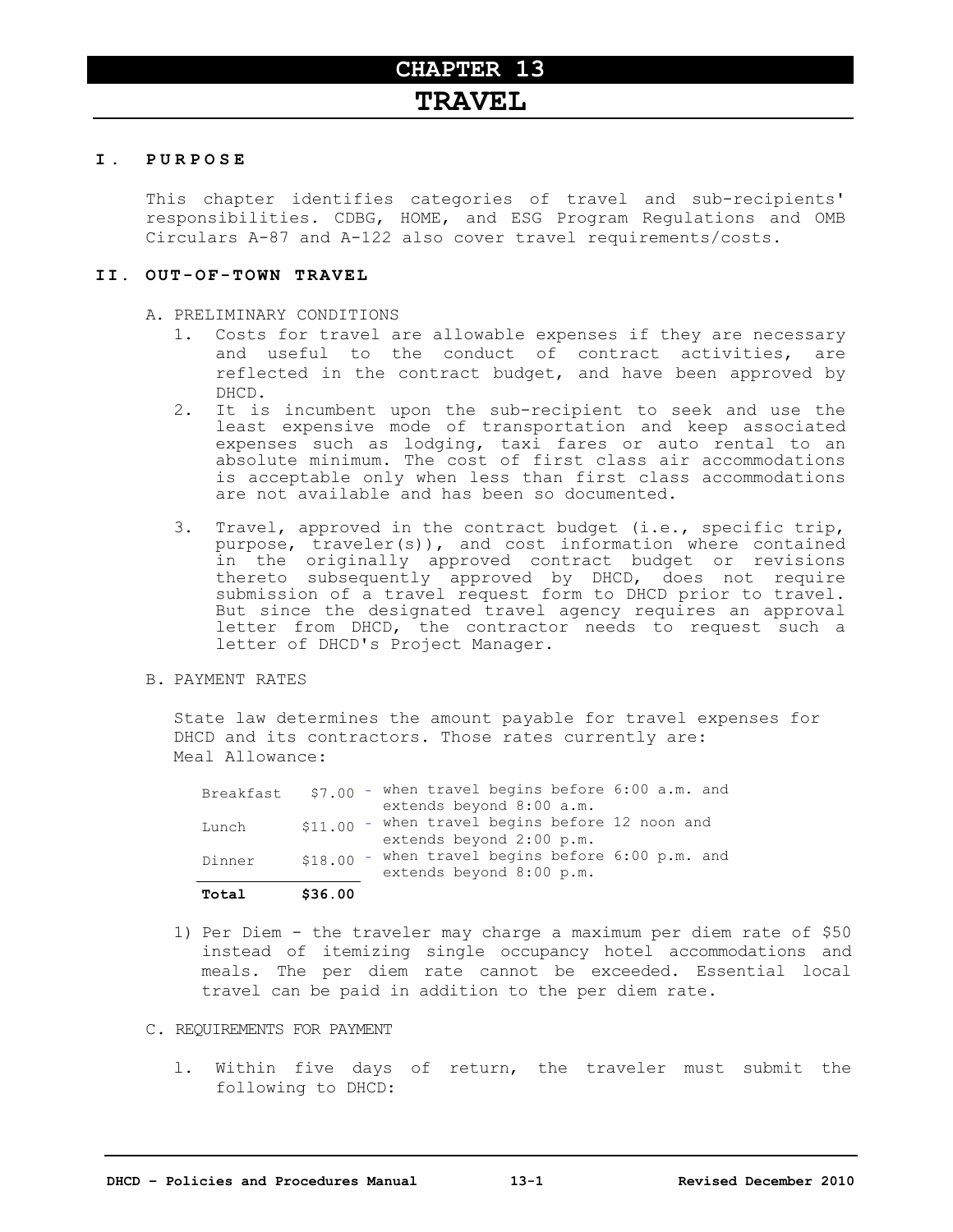A travel request form approved by the sub-recipient's Executive Director or Board President (use Attachment A).

- a. A Travel Expense Report approved by the Executive Director or Board President, as appropriate (use Attachment B).
- b. Plane ticket or gas receipts and proof of auto insurance.
- c. Receipts for hotel accommodations.
- d. Receipts for local transportation.
- e. Registration receipt and cancelled check.
- 2. For travel not included or not sufficiently detailed in the budget, prior approval is required. A budget revision request, a revised budget reflecting the proposed travel costs, and the signed travel request form, (Attachment A) must be submitted to DHCD.
- 3. Requests for prior approval must be received by DHCD at least four weeks in advance. If less than four weeks advance notice is not possible, be sure to indicate the time restriction so that DHCD can attempt to process the request.

## **III. LOCAL TRAVEL**

A. ORGANIZATIONALLY LEASED VEHICLES

Sub-recipients having received DHCD's approval to lease a vehicle which is used by staff to carry out activities relating to DHCD's contract must comply with the following:

- 1. The sub-recipient's administrative policies must specify the position(s) that are authorized this use.
- 2. If the vehicle is to be used to commute from home to the work place and back home again, then the Board of Directors or Executive Director, as appropriate, must authorize in writing the vehicle and the person for 24-hour usage.
- 3. A mileage record is to be maintained documenting the use of the leased vehicle.
- B. PRIVATELY-OWNED VEHICLES

 The use of a privately-owned vehicle which is necessary for staff to carry out activities relating to DHCD's contract is an allowable expense. Travel from an agency/subrecipient's employee residence to that sub-recipient's office or to any work site and back is not an allowable expense

- C. PAYMENT FOR LOCAL TRAVEL FOR PRIVATELY-OWNED AND ORGANIZATIONALLY LEASED VEHICLES
	- 1. The privately-owned vehicle must be insured by the owner. The organizationally leased vehicle must be insured by the contractor. The cost of personal auto insurance is not an eligible expense to the contract.